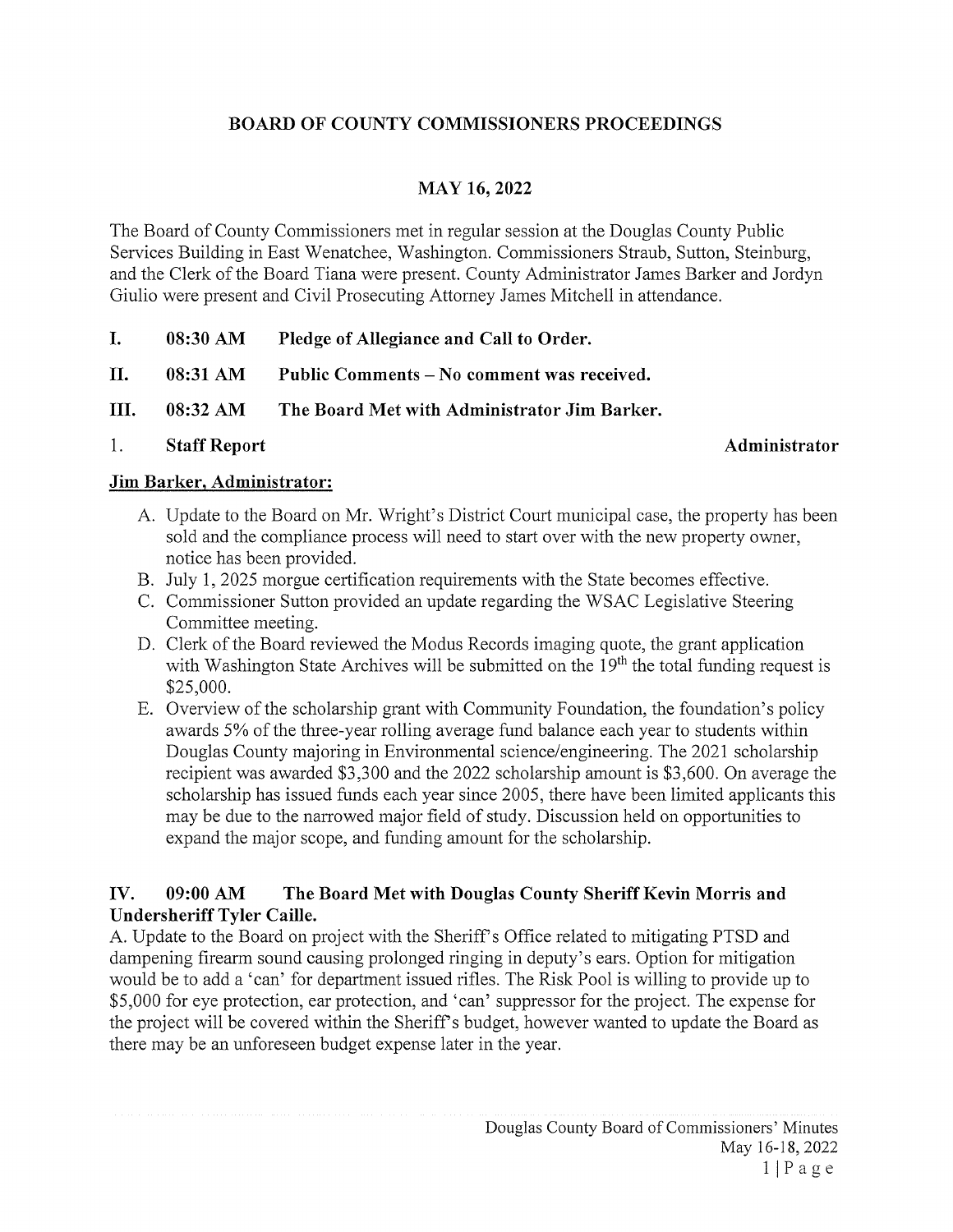# MAY 16, 2022 CONTINUED

## V. 09:25 AM Public Comments — No comment was received.

## VI. 09:34 AM The Board Met with Transportation Staff. Jennifer Lange, Assistant County Engineer:

A. Overview of the letter of support for the City of East Wenatchee grant application for Safe Routes to Schools for 4<sup>th</sup> Street pedestrian crossing.

B. Overview of the Chelan Douglas Transportation District Regional Bike Plan, the Board of Commissioners raised concern regarding the impact for road development requirements. Further discussion held on funding the ride pathways through bike licensing and a shared revenue model. Overview of proposed projects within Douglas County.

## Aaron Simmons, County Engineer:

A. Wenatchi Landing Roundabout study and funding discussion WSDOT is looking to place two roundabouts at US Highway 2. Study is being conducted for initial roundabout at Highway 2 and Sunset Highway, additional study request for roundabout and connectivity for 35<sup>th</sup> street and Highway 2; funding will need to be identified for this study.

## VII. 10:24 AM The Board Met with Solid Waste Director Becci Piepel.

A. Overview of the Host Fee Agreement and fund allocation in relation to program and project opportunities within each category. The Host fee and haulers fees cover the Administration fees for the Solid Waste Program; as the Department of Ecology Grants do not cover all of these expenses. Further discussion on the community involvement fund, and potential projects at the Loop Trail and maintenance. Review of the Scholarship program, and the Community

Foundation of North Central Washington's funding method of 5% of the total invested funds. B. PaintCare Drop-off Site Operational Agreement, June 1<sup>st</sup> is the anticipated start date for training for the program. The City of Rock Island is not participating in the program as they were unresponsive to the request. The Town of Mansfield will be partnering with the City of Bridgeport.

C. Update to the Board on the litter crew, the plan is to have two crews one that will be for 4 weeks and the other will run the following 4 weeks.

D. Discussion held on the City of Wenatchee WSDOT homeless encampment cleanup. Further discussion held on the cleanup within the City Limits of East Wenatchee.

E. Further discussion held on the composting requirement anticipated to be initiated in 2025, the Board believes it would be best to move forward in exploring options within the county.

# VII. 11:17 AM Board Administrative Session.

- A. Committee Meeting Updates
- B. Review of Washington State Secretary of State Grant Application.
- C. Commissioner Sutton provided an update on the WSAC Legislative Committee meeting the 988 mental health hotline and dispatching for services within the county. The mental health concerns following COVID-19 are pushing this initiative through the legislature.
- D. General discussion held on roadway improvements and development regulations.

With no further business, the Board Chairman called to recess the meeting at 11:23 AM, and will resume again on Tuesday, May 17, 2022 at the Douglas County Courthouse, Waterville, Washington.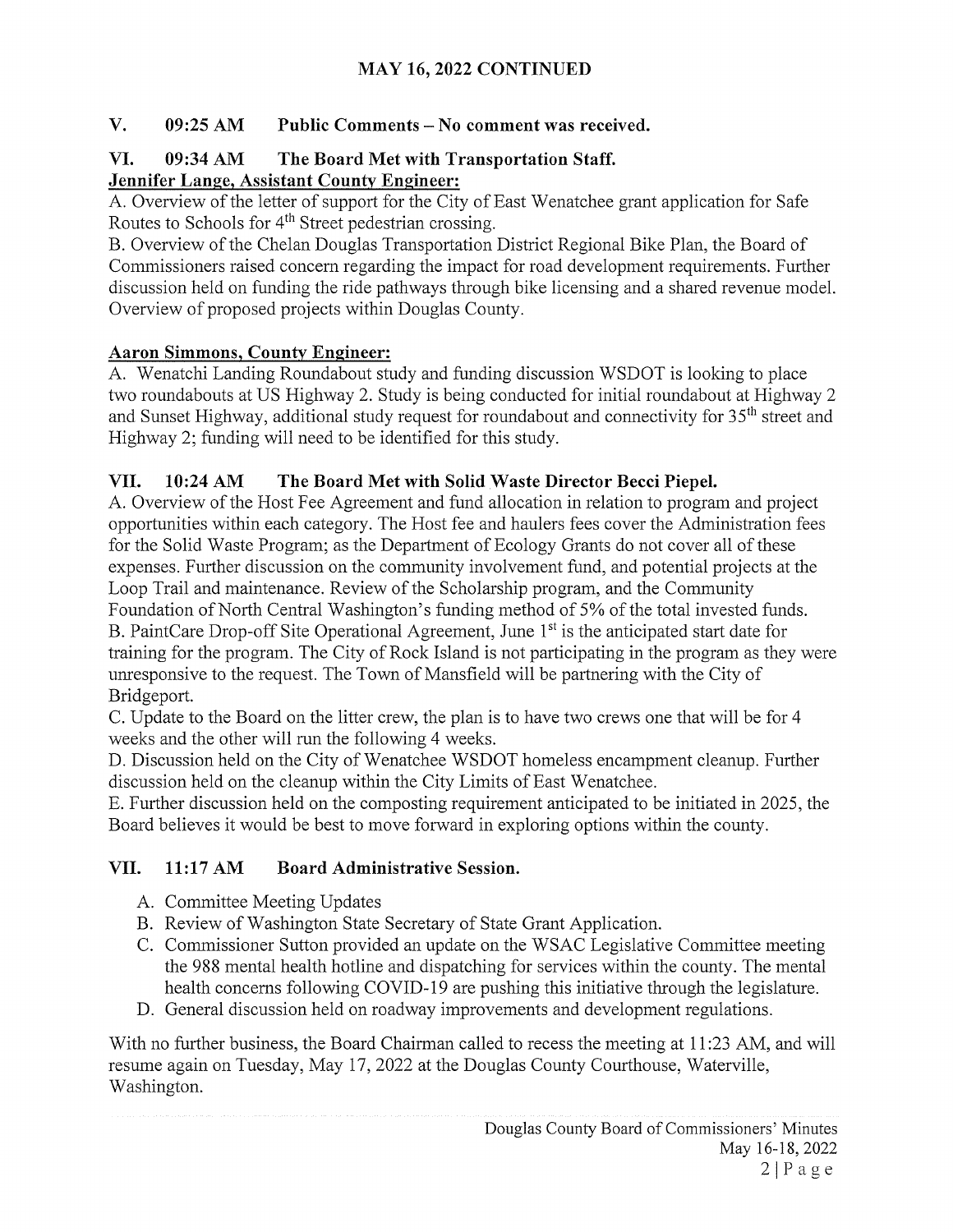## MAY 17, 2022

The Board of County Commissioners met in regular session at the Douglas County Commissioners Chamber Waterville, Washington. Commissioners Straub, Sutton and Steinburg, the Clerk of the Board Tiana Rowland and Deputy Clerk of the Board Erika Guerrero were present. County Administrators James Barker and Jordyn Giulio, as well as Civil Prosecuting Attorney James Mitchell in attendance.

- I. 08:30 AM Pledge of Allegiance and Call to Order.
- II. 08:31 AM Public Comments No comment was received.
- III. 08:32 AM The Board Met with Administrator Jim Barker.
- 1. Staff Report **Administrator** Administrator

### Jim Barker, Administrator:

A. Review and approval of the Administrator's Decisions and Directives from 5.9.22, as well as the Public Records Request.

B. Commissioner Straub provided an update the Board on the Town of Mansfield Mayor Snell, he will be stepping down as Mayor and Council Member Wall will be filling as Mayor pro tem.

### 2. Personnel and a settlement of the Administrator and Administrator

### Jim Barker, Administrator:

A. The Board approved the following payroll change notices: David Marden, Main. Tech-Spray Operator; Ty Howard, Construction Inspector; Brad Hudson, MIS Director; Lance Judkins, Systems Administrator; Manuel Ramirez, Systems Administrator; Ivan Munoz, Legal Assistant; Tiffany Prazer, Development Review Tech; Dylan Donithan, Program Assistant; Jessie King, Capital Programs Manager; Kevin McCullough, Main. Tech-Area 3; Clint Wall, Main. Tech-Spray; Jason Barnes, Main. Tech-Lead; Brittany Robbins, Records Tech; Rubi Ramirez, Deputy 1; Rory Williams, Deputy 1A; Adrian Lopez-Aduilar, Deputy 1; Jason DeMyer, Sergeant; Brycen Greenwood, Chief Civil Deputy.

B. Approved Request for hire, Deputy Prosecuting Attorney.

## IV. 8:36 AM Executive Session RCW(42.30.110)(1)(G) Personnel

Attendees: Commissioners Straub, Sutton, and Steinburg, County Administrator Jim Barker and Jordyn Giulio, Civil Prosecuting Attorney Jim Mitchell, Clerk of the Board Tiana Rowland, Land Service Director Perry Huston, and Deputy Clerk of the Board Erika Guerrero. At 8:36 AM Chairman Straub called for executive session pursuant to RCW 42.30.110 personnel, until 8:41 AM. At 8:41 AM executive session ended. The following request for action be taken: The authorization of the hiring of the temporary employee provided by Express Personnel, with this transition <sup>a</sup> hiring fee is assessed in the amount of \$1,100.

### Motion:

Commissioner Sutton moved to approve the payment authorization, Commissioner Steinburg seconded the motion and Commissioner Straub concurred.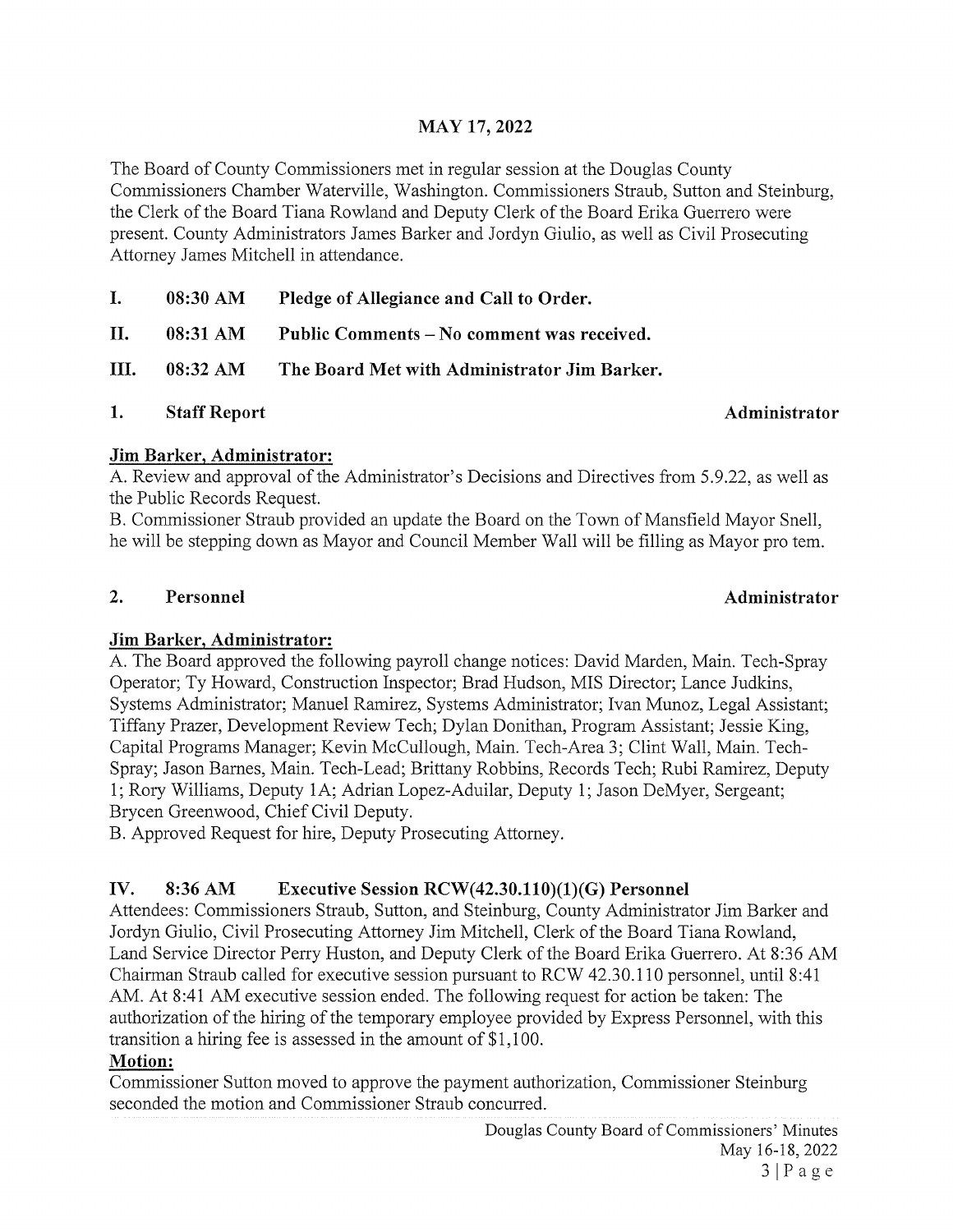## MAY 17, 2022 CONTINUED

## V. 8:45 AM Call for Executive Session RCW42.30.110(1)(i)

## Executive Session RCW $(42.30.110)(1)(i)$ :

Attendees: Commissioners Straub, Sutton, and Steinburg, County Administrator Jim Barker and Jordyn Giulio, Civil Prosecuting Attorney Jim Mitchell, Clerk of the Board Tiana Rowland, Land Service Director Perry Huston, and Deputy Clerk of the Board Erika Guerrero. At 8:45 AM Commissioner Straub called for an executive session pertaining to potential litigation until 9:00 AM, executive session ended at 9:00 AM with no action taken.

## IV. 09:03 AM Public Hearing TLS 22-19A

Following is a summary of the public hearing; and action taken by the Board of Commissioners. The summary is not intended to be a verbatim transcript. A recording of the hearing is available by contacting the Clerk of the Board.

Present

Meeting held via Zoom teleconference attendees: Computer, Wenatchee World, and Lori Barnett, City of East Wenatchee Paige Scott, Executive Assistant

### Staff Report County Engineer Aaron Simmons:

Overview of the proposed application for Franchise Agreement with the City of Bridgeport for the domestic water distribution systems upgrades.

## Public Comment:

No public comment provided.

## Motion:

Commissioner Sutton moved to approve resolution TLS 22-1 9B the application for franchise agreement, Commissioner Steinburg seconded the motion and Commissioner Straub concurred.

## V. 09:15 AM Public Hearing TLS 22-19A

Following is a summary of the public hearing; and action taken by the Board of Commissioners. The summary is not intended to be a verbatim transcript. A recording of the hearing is available by contacting the Clerk of the Board.

Present

Meeting held via Zoom teleconference attendees: Computer, Wenatchee World, and Lori Barnett, City of East Wenatchee Paige Scott, Executive Assistant

### Staff Report County Engineer Aaron Simmons:

Overview of the proposed application for Franchise Agreement with Intermountain Infrastructure Group LLC for Fiber-Optic Telecommunication Systems.

### Public Comment:

No public comment provided.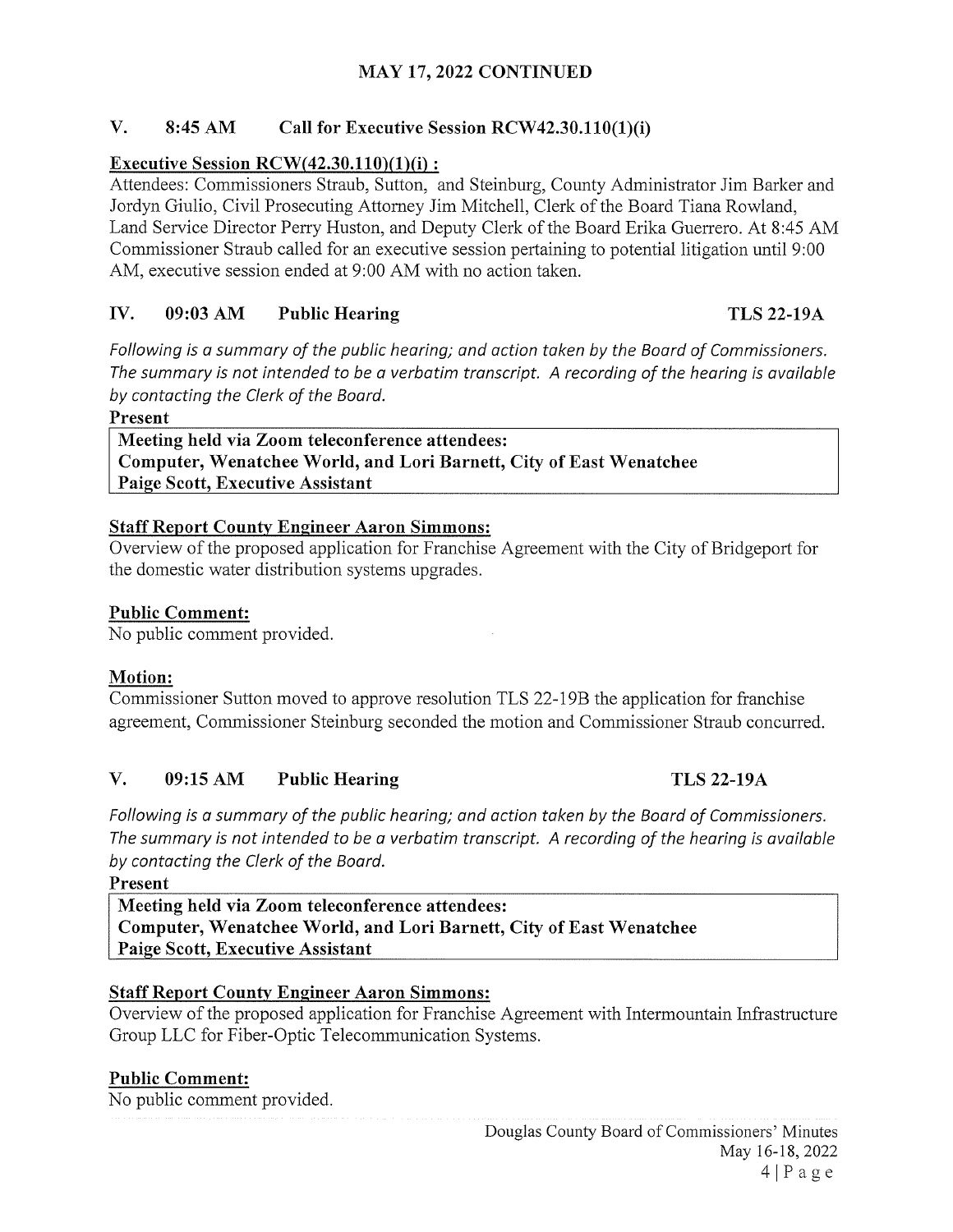## MAY 17, 2022 CONTINUED

## Motion:

Commissioner Sutton moved to approve resolution TLS 22-1 9B the application for franchise agreement, Commissioner Steinburg seconded the motion and Commissioner Straub concurred.

## VI. 09:26 AM The Board Met with Transportation Land Services. Aaron Simmons, County Engineer:

A. Discussion held regarding the allowable micro-trenching within the County Rights of Way at Sun Cove.

B. Update to the Board on crack sealing of county roads next month. Road <sup>10</sup> will be graded soon and additional rock.

C. Departmental staffing update.

## 1) City of East Wenatchee SRTS-4<sup>th</sup> Street Pedestrian Crossing Letter of Support Motion:

Commissioner Sutton moved to approve the Letter of Support for the City of East Wenatchee SRTS~4th Street Pedestrian Crossing Commissioner Steinburg seconded the motion, and Commissioner Straub concurred.

# 2) Local Agency A&E Professional Services KPFF, Inc. Consultant Agreement

## Motion:

Commissioner Steinburg moved to approve the Local Agency A&E Professional Services Negotiated Hourly Rate Consultant Agreement with KPFF, Inc.; Commissioner Sutton seconded the motion, and Commissioner Straub concurred.

### 3) Request for Qualifications for On-Call Land Survey Services Resolution TLS 22-26A Motion:

Commissioner Steinburg moved to approve resolution TLS 22-26A Request for Qualifications for On-Call Land Survey Services due Monday, June 13, 2022 Commissioner Sutton seconded the motion, and Commissioner Straub concurred

## Perry Huston, Interim Land Services Director:

A. Review of the BERK Consulting project scope and further discussion on the negotiation for work scope. The Board would like to move forward with the Density allocation for this year. The de-designation process and re-designation of ag and industrial land will occur at <sup>a</sup> later time frame, however the Board would like to have an update as to the process and timeline establishment for the future project.

B. Overview of the interim controls review for the Planning and Development code adoption.

## 1) Notice of Public Hearing: Alternative Energy Resolution TLS 22-24A Motion:

Commissioner Steinburg moved to approve the Notice of Public Hearing for Alternative Energy, the Hearing is set for Tuesday, June 7, 2022 at  $9:00$  am in the Douglas County Courthouse; Commissioner Straub seconded the motion and concurred \*Commissioner Sutton stepped away temporarily.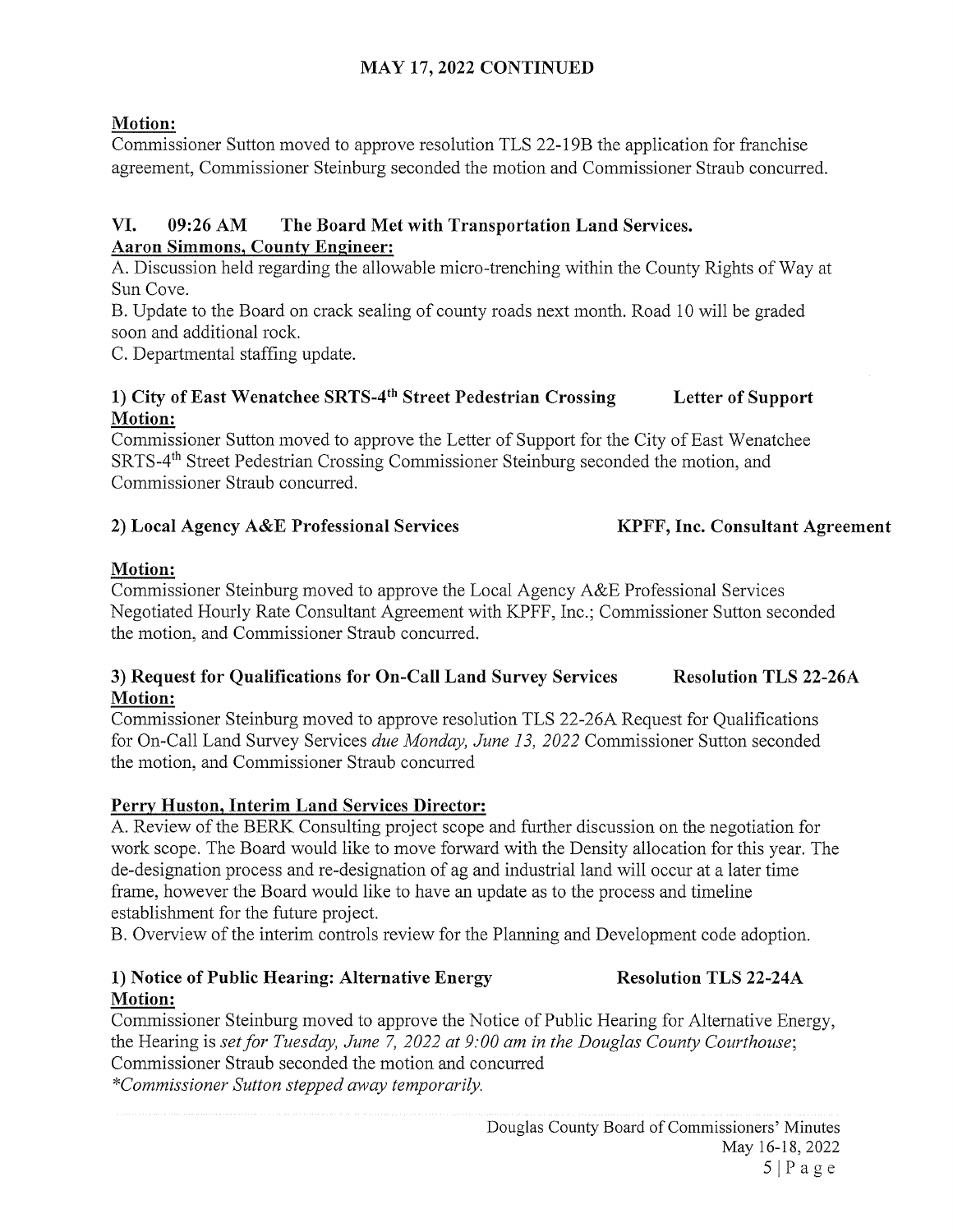## MAY 17, 2022 CONTINUED

## 2) Notice of Public Hearing: Garage Setbacks Resolution TLS 22-25A

### Motion:

Commissioner Steinburg moved to approve the Notice of Public Hearing for Garage Setbacks, the Hearing is set for Tuesday, June 7, 2022 at 9:15 am in the Douglas County Courthouse; Commissioner Straub seconded the motion and concurred \*Commissioner Sutton stepped away temporarily.

### VII. 10:06 AM The Board Held an Administrative Work Session.

A. Discussion held on Superior Courtroom safety concerns. The Board would be in favor of establishing a security officer presence within the courthouse.

B. Review of the Records and Risk Manager Position job description the Board is in agreement to allow for the personnel committee to provide the salary recommendation for consideration.

C. Update to the Board on the cash carry over for the Solid Waste Department.

D. Overview of the Sheriff's budget and potential expenses.

### VIII. 11:00 AM Consent Agenda:

Commissioner Sutton made a blanket motion to approve the consent agenda items as presented; Commissioner Steinburg seconded the motion and Commissioner Straub concurred.

#### 1) Appointment to the Boundary Review Board, Todd Skylstad Resolution CE 22-28 Motion:

Commissioner Sutton moved to approve the appointment of Todd Skylstad to the Boundary Review Board, Commissioner Steinburg seconded the motion and Commissioner Straub concurred.

2) Approved ARPA Fund Request North Cascades Heating  $\&$  Air Conditioning, Inc.

3) Drop-off Site Operational Agreement PaintCare Washington LLC

4) Notice of Hearing: County Surplus Inventory Resolution CE 22-29A & TLS 22-27A

5) Approved Liquor License Application-433008-Elevate Vineyard and Winery

### 6) CRAB Certificate of Good Practice 2021

#### 7) Approved Vouchers

|     |          | <b>Check Numbers</b> | <b>Total Amount</b> |
|-----|----------|----------------------|---------------------|
|     | Vouchers | 00356838-00356936    | \$355,065.39        |
| ، ، |          | 80007465-80007466    | \$6.612.00          |

With no further business, the Board of County Commissioners recessed at 11:30 AM to meet again on Wednesday, May 18, 2022 at the Douglas County Courthouse, Waterville, Washington.